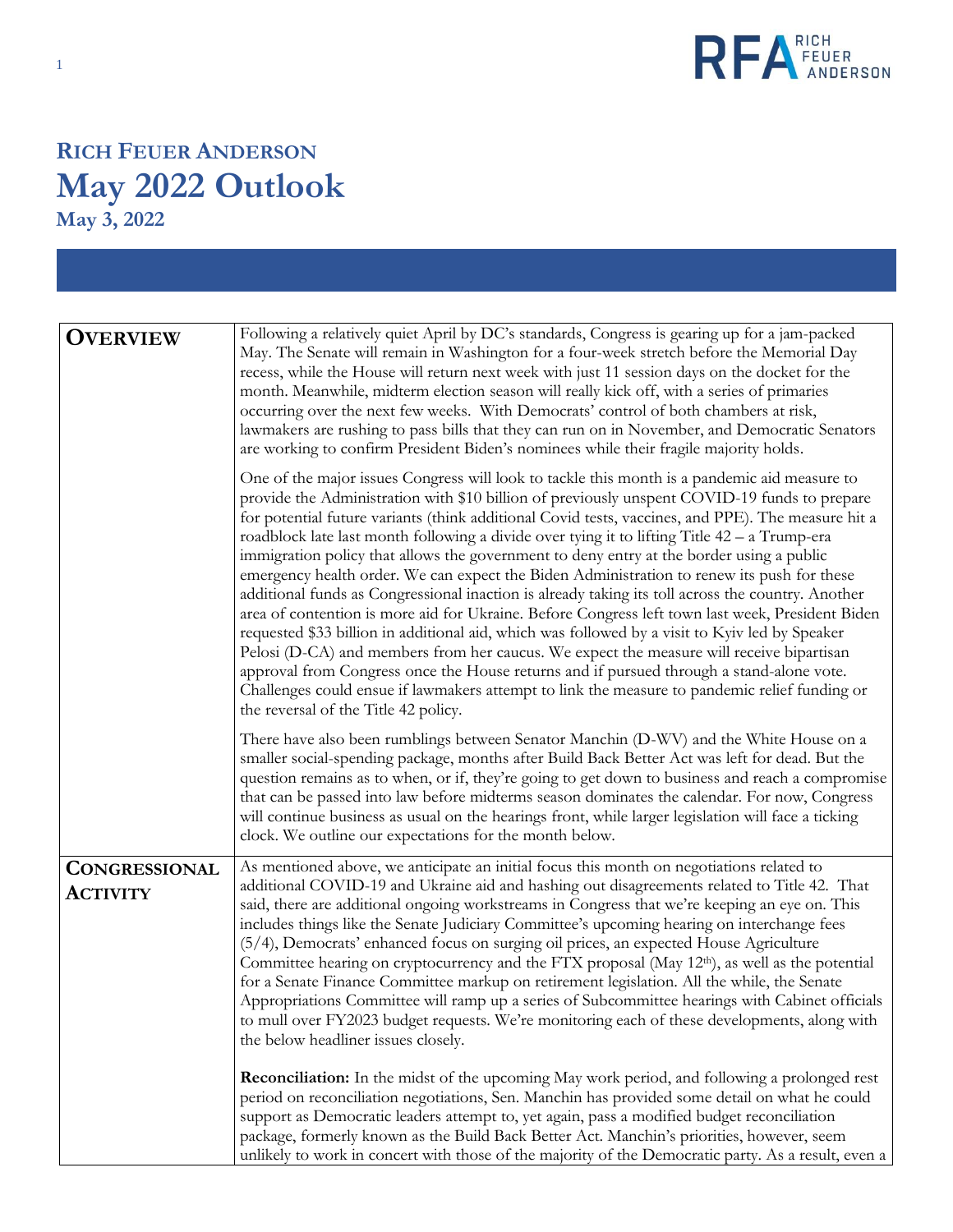

slimmed-down bill looks unlikely to reach President Biden's desk before Congress leaves town this summer before the August recess, when most (if not all) legislative business will come to a halt before the midterms, except for a likely continuing resolution to keep the government funded through December.

- While neither the White House nor Manchin has indicated formal talks are taking place, the Senator has said he would like to use a portion of any revenue raised by the bill to pay down the federal deficit and that he supports energy incentives, prescription drug reform, and reversing some of the 2017 tax cuts such as raising the corporate tax rate to 25% and raising the long-term capital gains tax rate to 28%. The issue is further complicated because such tax code revisions will likely face opposition from Sen. Sinema (D-AZ), given her continued resistance to tax rate increases. In a 50-50 Senate, Democrats cannot afford to lose any of their Members to be successful.
- In addition to informal reconciliation conversations, a bipartisan group of lawmakers, led by Sens. Manchin and Murkowski (R-AK), is considering the potential for a bipartisan climate and energy security package that could move through Congress via a timeconsuming regular order process. If these conversations were to pick up enough bipartisan support to reach 60 votes - which at the time we don't believe they will - it could potentially take the steam out of a partisan, social spending effort.

**China competition legislation:** Congressional Democrats hope to complete negotiations on the China competitiveness package before the end of this work period (before the Memorial Day holiday) – though that is a fairly ambitious timeline, and we believe it will be challenging to meet. The Senate still needs to take a couple of procedural votes this week before an official conference can even start, which we do expect they will move forward with. That said, given the huge size of the official conference committee (over 100 members) we believe actual decisions will be made at the leadership level.

• We continue to believe that if a bill is to become law it will have to look substantially similar to the Senate-passed bipartisan bill (USICA), rather than the House bill that was passed along party lines and included a number of climate-focused provisions that won't see GOP support (the America COMPETES Act). We still believe the legislation will ultimately pass, but it will be difficult to do so before the end of this month.

**Nominations:** As we know, positive COVID-19 tests for Democratic Senators and VP Harris last week prevented the Senate from advancing the three outstanding Federal Reserve nominees, as well as Alvaro Bedoya to the Federal Trade Commission (FTC). While (currently Acting Fed Chair) Jerome Powell and Philip Jefferson (nominee for Fed Governor) have bipartisan support, Senate Democrats will wait to hold a vote on the pair until their full caucus returns so there is sufficient support for Biden's other Fed Governor nominee, Lisa Cook. The same goes for Bedoya to the FTC, who will not receive any GOP support. We expect all nominees to be confirmed this month, but timing will be dependent on Democratic attendance. Other less controversial nominees, like Josh Frost to be assistant Treasury secretary for financial markets, will likely move ahead irrespective of these health hurdles.

- The President has also announced picks for Vice Chair for Supervision at the Fed (Michael Barr) and SEC Commissioners (Mark Uyeda and Jaime Lizárraga). So far, Barr's nomination has seen support from both ends of the Democratic political spectrum, including from Sens. Manchin and Warren (D-MA), although will likely see little, if any, Republican support. We expect this confirmation process will not conclude this month and will bleed into later in the summer. *Note: Lael Brainard was confirmed last week as Vice Chair at the Federal Reserve with a few GOP Senators voting in favor.*
- Two major housing nominees also remain stalled due to expected close votes and COVID complications. Julia Gordon, nominee to be Federal Housing Administration (FHA) Commissioner, and Sandra Thompson, nominee to be Director of the Federal Housing Financial Agency (FHFA). Gordon is expected to be a partisan vote, and thus will need to wait until there is both floor time and all Democratic Senators are present. We expect a push to get her done before the Memorial Day recess. Thompson, while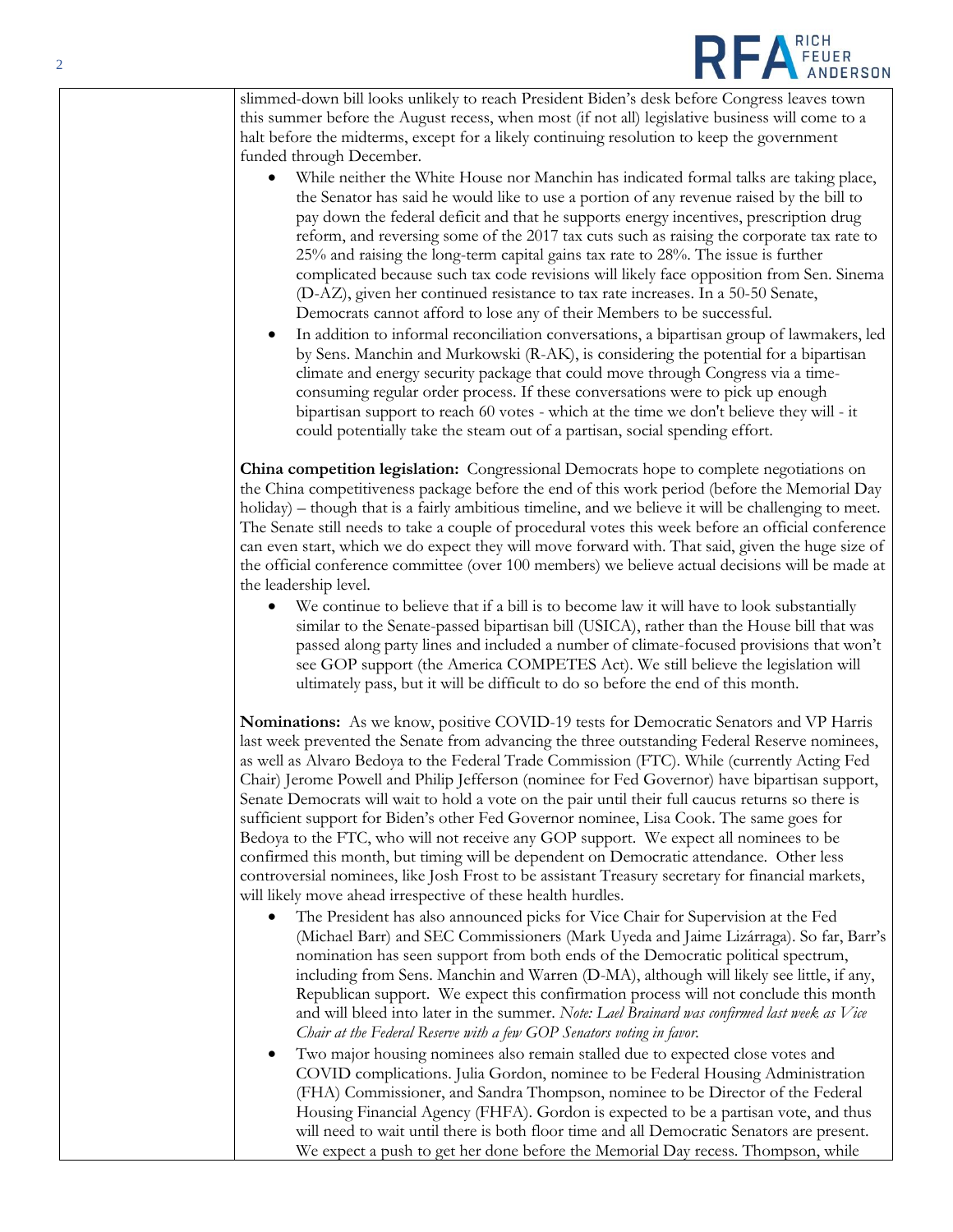| 3                                                                                            | REA FEUER                                                                                                                                                                                                                                                                                                                                                                                                                                                                                                                                                                                                                                                                                                                                                                                                                                                                                                                                                                                                                                                                                                                                                                                                                                                                                                                                                                                                                                                                                                                                                                                                                                                                                                    |
|----------------------------------------------------------------------------------------------|--------------------------------------------------------------------------------------------------------------------------------------------------------------------------------------------------------------------------------------------------------------------------------------------------------------------------------------------------------------------------------------------------------------------------------------------------------------------------------------------------------------------------------------------------------------------------------------------------------------------------------------------------------------------------------------------------------------------------------------------------------------------------------------------------------------------------------------------------------------------------------------------------------------------------------------------------------------------------------------------------------------------------------------------------------------------------------------------------------------------------------------------------------------------------------------------------------------------------------------------------------------------------------------------------------------------------------------------------------------------------------------------------------------------------------------------------------------------------------------------------------------------------------------------------------------------------------------------------------------------------------------------------------------------------------------------------------------|
|                                                                                              | enjoying bipartisan support, has not been prioritized on the floor partly due to her ability<br>to serve as Acting Director in the interim. We expect she could be confirmed either late<br>May or June depending how large the COVID backlog gets.                                                                                                                                                                                                                                                                                                                                                                                                                                                                                                                                                                                                                                                                                                                                                                                                                                                                                                                                                                                                                                                                                                                                                                                                                                                                                                                                                                                                                                                          |
| <b>SENATE BANKING</b><br>& HOUSE<br><b>FINANCIAL</b><br><b>SERVICES</b><br><b>COMMITTEES</b> | We expect both the Senate Banking Committee (SBC) and House Financial Services Committee<br>(HFSC) to have another robust month, although agendas seem to be still coming together. There<br>will certainly be a number of Congressionally mandated regulatory oversight hearings in both<br>committees over the course of this month and the remainder of the summer, which will take<br>precedent on the limited calendar. This includes appearances by Treasury Secretary Yellen in<br>HFSC this month and SEC Chair Gensler likely in either May or June. Additionally, the<br>committees will continue a focus on housing issues, digital assets, financial inclusion, and racial<br>equity. Chair Waters (D-CA) and Diversity & Inclusion Subcommittee Chair Beatty (D-OH) will<br>also hold a hearing on the recent inquiry into diversity data within the insurance industry once the<br>Subcommittee assesses the data collected (likely after May). Additional hearings expected this<br>month are outlined below.                                                                                                                                                                                                                                                                                                                                                                                                                                                                                                                                                                                                                                                                                 |
|                                                                                              | <b>Senate Banking Committee (SBC)</b><br>SBC will kick off the month with hearings this week on overdraft fees and on examining student<br>loan servicers and protections for borrowers. This reemphasizes Chair Brown's (D-OH) intense<br>focus on consumer protection issues and comes off the heels of CFPB Director Chopra's<br>appearances in the Senate Banking and House Financial Services Committees last week. The<br>"Examining Overdraft Fees and Their Effects on Working Families," hearing will be held in the<br>Financial Institutions and Consumer Protection Subcommittee, which is chaired by Sen.<br>Warnock (D-GA). Some Democrats will call on banks to reduce or fully eliminate overdraft fees<br>while GOP members will focus primarily on consumer choice, emphasizing that consumers can<br>choose zero-fee accounts, and will criticize the CFPB's overreach into this space. We also<br>understand Chair Brown is looking to potentially hold nominations hearings this month for<br>Michael Barr (nominee for Fed Vice Chair for Supervision), as well as the two nominees for SEC<br>Commissioners.                                                                                                                                                                                                                                                                                                                                                                                                                                                                                                                                                                          |
|                                                                                              | House Financial Services Committee (HFSC)<br>We anticipate Chair Waters (D-CA) will release the full hearing agenda within the next day or so,<br>but know several hearings are already in the works. Next week, Treasury Secretary Yellen will<br>appear before HFSC in her Financial Stability Oversight Council (FSOC) capacity. This is a<br>statutorily required oversight hearing and will cover a whole host of issues and ongoing<br>workstreams within FSOC or at FSOC member agencies (and even those unrelated to FSOC).<br>Additionally, we understand HFSC will have a hearing on S&P's proposed changes to its<br>global ratings methodology (expected on May 11 <sup>th</sup> ), an important component of<br>insurance companies' ratings. Capital Markets Subcommittee Chair Sherman (D-CA) has<br>called for the hearing, reaffirming his discontent with the large credit rating agencies.<br>Members will discuss the anti-competitive nature of the proposed notching<br>methodology, the treatment of insurance companies' investments under this framework,<br>and the impact to the U.S.'s insurance capital negotiations on the global stage.<br>HFSC will also hold a markup this month. As is typical, the list of bills to be included<br>remains in flux (and likely will remain the case up until the week of the markup). We<br>understand Chair Waters will use as a starting point the list of bills floated to be included<br>in the March markup, which were ultimately scrapped for the Russia/Ukraine-themed<br>bills. That said, measures included in late-March and April hearings (like Rep. Sherman's<br>stock exchanges hearing) are eligible and can be included. |
| <b>REGULATORY</b>                                                                            | Despite the nomination holdouts, action will continue at the financial regulatory agencies over<br>the course of this month. Starting this week, the Federal Reserve's Federal Open Market<br>Committee will hold a two-day meeting where it's expected to announce another interest rate<br>hike (the meeting also occurs amidst the rollout of company earnings reports and in anticipation<br>of the May Jobs Report). Chair Powell will discuss the Fed's plans for the remainder of the year                                                                                                                                                                                                                                                                                                                                                                                                                                                                                                                                                                                                                                                                                                                                                                                                                                                                                                                                                                                                                                                                                                                                                                                                            |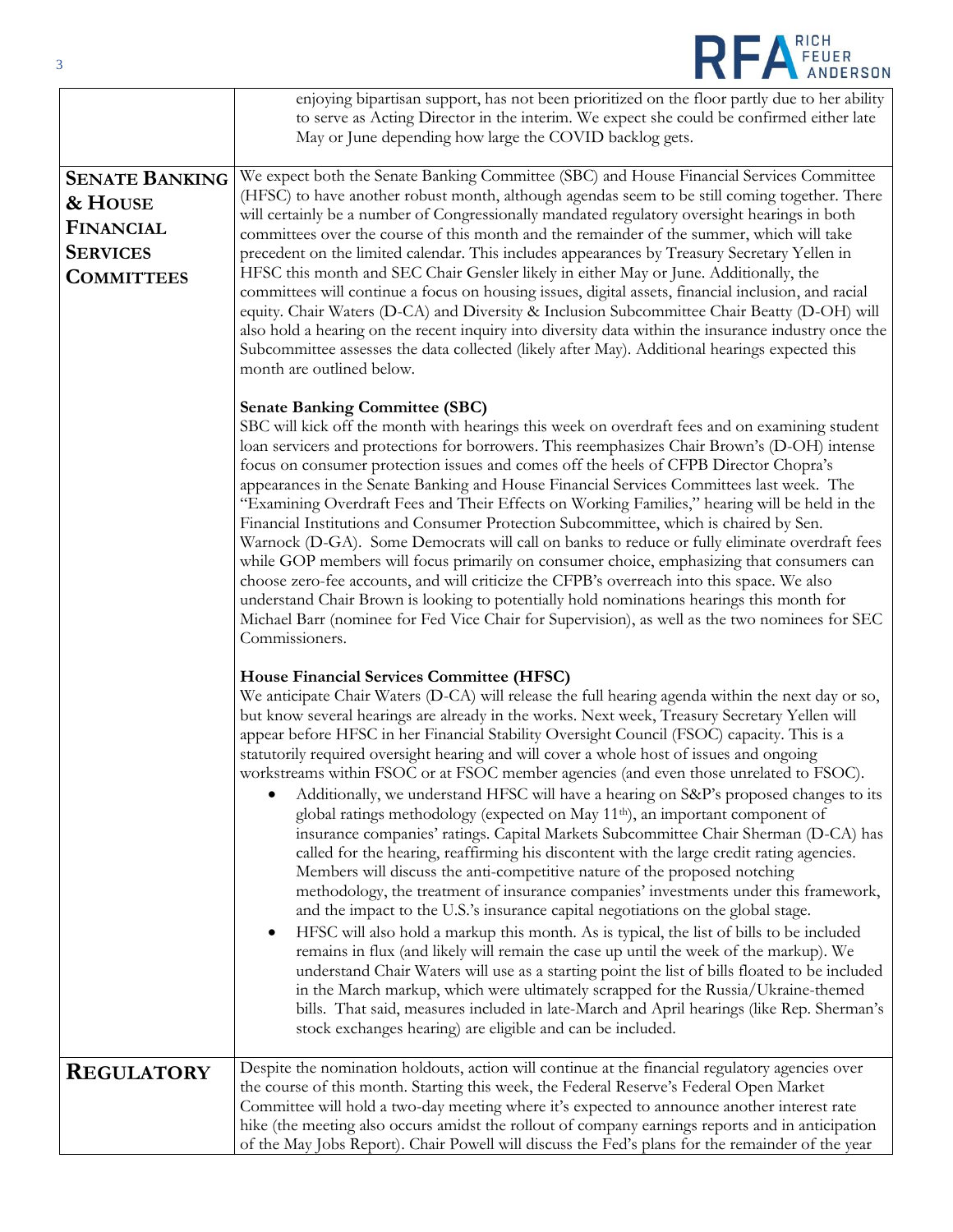| $\overline{4}$   | REA FEUER                                                                                                                                                                                                                                                                                                                                                                                                                                                                                                                                                                                                                                                                                                                                                                                                                                                                                                                                                                                                                                                                                                                                                                                                                                                                                                                                                                                                                                                                                                                                                                                                                                                                                                                                                                                                                                                                                                                                                                                                                                                                                                                                                                                                                                                                                                                                                                                                                                                                                                                                                                                                                                                                                                                                                                                                                                                                                               |
|------------------|---------------------------------------------------------------------------------------------------------------------------------------------------------------------------------------------------------------------------------------------------------------------------------------------------------------------------------------------------------------------------------------------------------------------------------------------------------------------------------------------------------------------------------------------------------------------------------------------------------------------------------------------------------------------------------------------------------------------------------------------------------------------------------------------------------------------------------------------------------------------------------------------------------------------------------------------------------------------------------------------------------------------------------------------------------------------------------------------------------------------------------------------------------------------------------------------------------------------------------------------------------------------------------------------------------------------------------------------------------------------------------------------------------------------------------------------------------------------------------------------------------------------------------------------------------------------------------------------------------------------------------------------------------------------------------------------------------------------------------------------------------------------------------------------------------------------------------------------------------------------------------------------------------------------------------------------------------------------------------------------------------------------------------------------------------------------------------------------------------------------------------------------------------------------------------------------------------------------------------------------------------------------------------------------------------------------------------------------------------------------------------------------------------------------------------------------------------------------------------------------------------------------------------------------------------------------------------------------------------------------------------------------------------------------------------------------------------------------------------------------------------------------------------------------------------------------------------------------------------------------------------------------------------|
|                  | in a press conference following the meeting on Wednesday $(5/4)$ . We also understand the FDIC<br>and OCC have picked back up work to overhaul the Community Reinvestment Act.                                                                                                                                                                                                                                                                                                                                                                                                                                                                                                                                                                                                                                                                                                                                                                                                                                                                                                                                                                                                                                                                                                                                                                                                                                                                                                                                                                                                                                                                                                                                                                                                                                                                                                                                                                                                                                                                                                                                                                                                                                                                                                                                                                                                                                                                                                                                                                                                                                                                                                                                                                                                                                                                                                                          |
|                  | The CFTC will enjoy its first full month with its new slate of Commissioners, which will include a<br>public roundtable on May 25 <sup>th</sup> focused on non-bank intermediation. Meanwhile, it is clear the<br>SEC will continue in its aggressive push to oversee the digital assets space, announcing this week<br>plans to hire an additional 20 positions within its Crypto Assets and Cyber Unit - the<br>enforcement unit responsible for overseeing crypto markets. In addition, several key rule<br>proposals from the CFTC and SEC will see comment periods end this month, including the<br>SEC's controversial climate-related risk disclosure proposal. We expect strong pushback from<br>Republicans and an industry push to extend the comment period. Key dates below:                                                                                                                                                                                                                                                                                                                                                                                                                                                                                                                                                                                                                                                                                                                                                                                                                                                                                                                                                                                                                                                                                                                                                                                                                                                                                                                                                                                                                                                                                                                                                                                                                                                                                                                                                                                                                                                                                                                                                                                                                                                                                                                |
|                  | SEC: Cybersecurity Risk Management, Strategy, Governance, and Incident Disclosure - May 9th<br>$\circ$<br>CFTC: FTX Request for Amended DCO Registration Order - May 11th<br>$\circ$<br>SEC: Enhancement and Standardization of Climate-Related Disclosures for Investors - May 20th<br>$\circ$<br>SEC: Removal of References to Credit Ratings from Regulation M - May 23rd<br>$\circ$<br>SEC: Further Definition of "As a Part of a Regular Business" in the Definition of Dealer and<br>$\circ$<br>Government Securities Dealer - May 27th<br>SEC: SPACs, Shell Companies, and Projections - May 31st<br>$\circ$                                                                                                                                                                                                                                                                                                                                                                                                                                                                                                                                                                                                                                                                                                                                                                                                                                                                                                                                                                                                                                                                                                                                                                                                                                                                                                                                                                                                                                                                                                                                                                                                                                                                                                                                                                                                                                                                                                                                                                                                                                                                                                                                                                                                                                                                                     |
| <b>POLITICAL</b> | Midterm elections tend to heavily favor the party in the minority, and with inflation at a 40-year<br>high, the widespread expectation is that this historical trend will stick. That said, while<br>Republicans may have an early advantage, there are still unforeseen factors that could shape the<br>outcome of the election, including the "Trump factor," revelations from the Select Committee's<br>investigation of the January 6th events, as well as Democrats' ability to advance meaningful<br>legislation before November. Despite these factors, we still believe Republicans will take control<br>of the House. Meanwhile, the race for the Senate remains neck and neck. We won't speculate too<br>far out at this point but will highlight several upcoming primaries and notable dates in the month<br>of May that we are watching through a close lens.<br>May 3 <sup>rd</sup> : Today, Ohio and Indiana will both hold their primaries. In Ohio, the race is on<br>$\bullet$<br>to replace retiring Sen. Portman (R-OH) with a crowded GOP field. J.D. Vance, the<br>author of Hillbilly Elegy and a venture capitalist, received President Trump's<br>endorsement earlier this month, but other more traditional candidates, such as Ohio<br>State Senator Matt Dolan, have seen a last-minute bump in the polls. While Ohio has<br>increasingly trended red in the last few election cycles, Democrats eye this state as a<br>potential pick up opportunity, with moderate Rep. Tim Ryan (D-OH) being the likely<br>Democratic nominee. In Indiana, both Sen. Young (R) and the Democratic candidate,<br>Thomas McDermott, are unopposed in the primary and will face off in November.<br>There is a crowded primary field to replace retiring Rep. Hollingsworth (R) in Indiana's<br>only vacant House seat, but the district is solidly Republican.<br>May 10th: Nebraska and West Virginia will hold their primaries. Due to redistricting, two<br>$\bullet$<br>Republican House members will face off against each other in West Virginia's 2nd<br>Congressional district. Rep. Mooney, a conservative member of the HFSC, has received<br>the endorsement of President Trump, while Rep. McKinley has been berated by the<br>former President for supporting the bipartisan infrastructure package and the<br>commission to investigate the Jan. 6th Capitol insurrection. That said, Rep. McKinley has<br>picked up the endorsement of WV's Republican Governor Jim Justice, as well as from<br>Sen. Manchin. The race is highly competitive, and the outcome here will shed light on<br>Trump's influence in the state. Meanwhile, neither Senator from Nebraska is up for<br>reelection, and the House delegation is seen as an easy keep for Republicans state-wide.<br>May 17th: Idaho, Kentucky, North Carolina, Oregon, and Pennsylvania will hold their<br>$\bullet$ |
|                  | primaries. In North Carolina, the race to replace retiring Sen. Burr $(R)$ is on, with former<br>Gov. Pat McCrory, former Rep. Mark Walker, and Rep. Ted Budd all vying for the<br>Senate seat. Budd picked up the Trump endorsement, which was followed by a jump in<br>the polls, but McCrory has state-wide name recognition on his side. The Democratic<br>primary is seen as less competitive, as Cheri Beasley is heavily favored to win. This seat,<br>which Trump narrowly won in 2020, is one of the key races that could help determine                                                                                                                                                                                                                                                                                                                                                                                                                                                                                                                                                                                                                                                                                                                                                                                                                                                                                                                                                                                                                                                                                                                                                                                                                                                                                                                                                                                                                                                                                                                                                                                                                                                                                                                                                                                                                                                                                                                                                                                                                                                                                                                                                                                                                                                                                                                                                       |